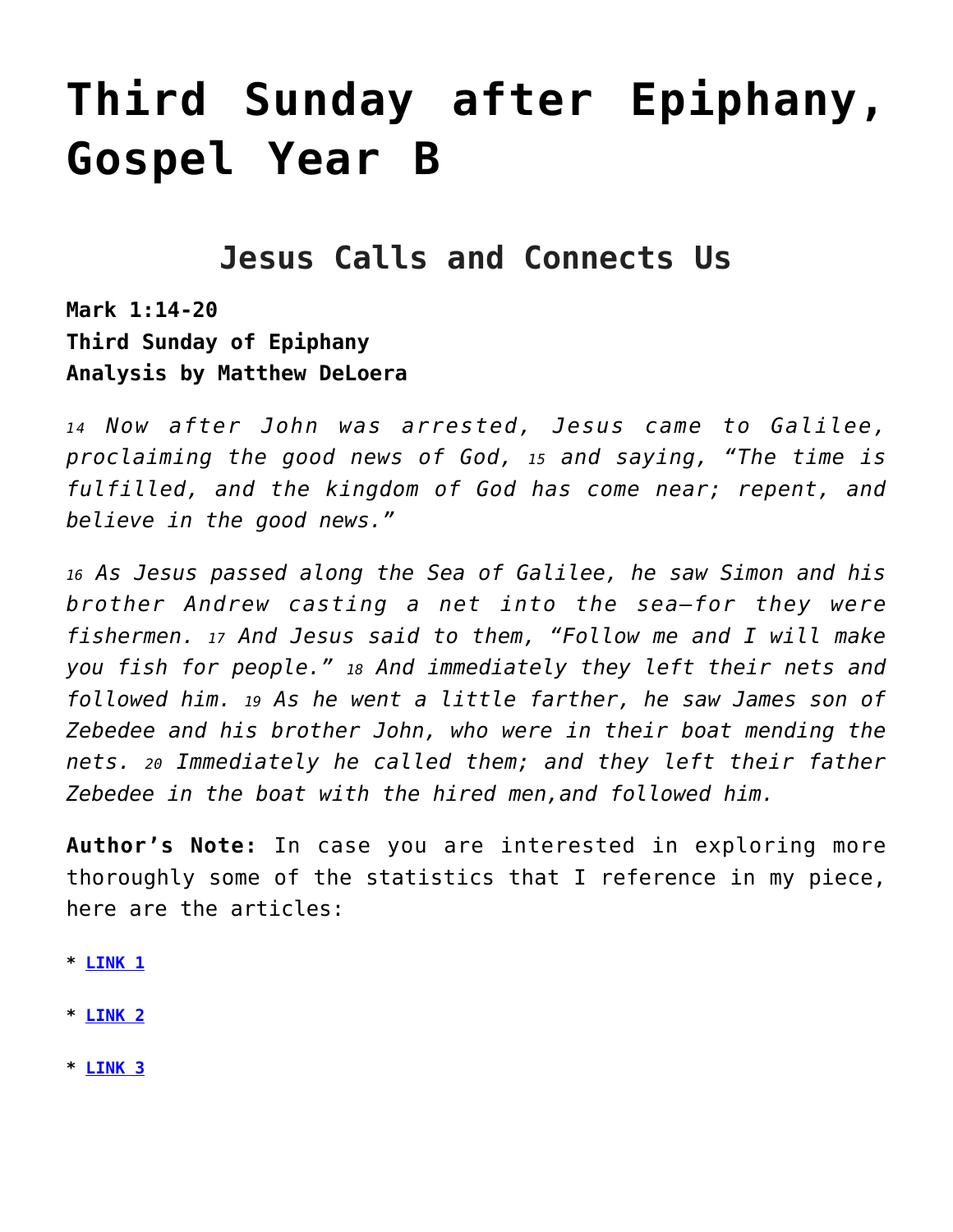

## **DIAGNOSIS: Isolated**

#### *Step 1: Initial Diagnosis (External Problem): Hunkering Down*

**Grounding:** Jesus encounters fishermen Simon and Andrew hard at work, casting their net into the sea. This is hard and repetitive work, requiring skill to throw the net so it opens properly upon hitting the water; it also requires strong backs to draw in the full net. Continuing along the shore, Jesus then spies James and John hunkered down in their boat, mending their nets. Nets are large and bulky, and normally need to be spread out on shore for mending. So, this must be a dire emergency, where spending time returning to shore would critically impact the day's quota. So, they hunker down in the boat to do what needs to be done.

**Tracking:** As the year of our Lord, 2020, has drawn to a close, we witness the spread of Covid-19 accelerating. Daily death tolls are high, and availability of intensive care units remains a critical concern. It's true that data reporting is not comprehensive, and sometimes under-reported for a variety of reasons (negligence? incompetence? bureaucracy?). At the same time, we are bombarded with an epidemic of misleading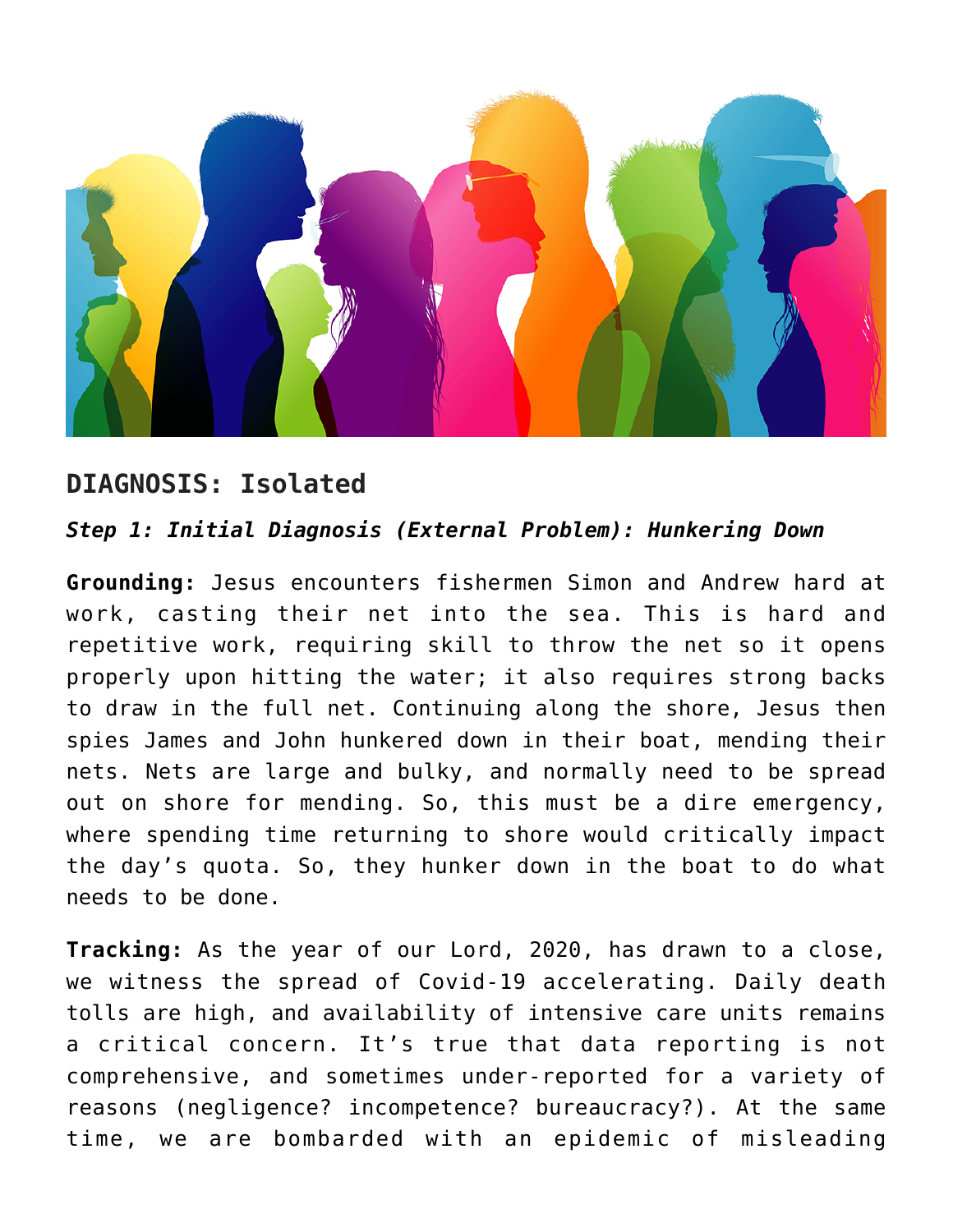information. Unable to know exactly how dire our emergency is, we do what needs to be done, and continue to hunker down at home and isolate ourselves for everyone's safety.

#### *Step 2: Advanced Diagnosis (Internal Problem): Brought Down*

**Grounding:** Surely James and John must be frustrated, and perhaps they even rue their negligence before setting out, but their need to produce weighs on their shoulders. The fate of their family business rides on this, and a day's yield is uncertain even on the best of days. Also, they are responsible to pay a daily wage to their hired men, but have no paycheck protection program to bail them out. The weight of such an obligation can really diminish any sense of hope and turn the tide toward desperation.

**Tracking:** Kaiser Family Foundation and other organizations have released reports summarizing the implications of Covid-19 for mental health and substance use. The social isolation and loneliness of our hunkering down correlates with increased depression, anxiety, substance abuse, and even suicide rates. But we're afraid to go out because we can't trust anyone else to be responsible. The weight of all this concern rests on our shoulders and brings down our own sense of hope. Can we tread water long enough for a vaccine or change in our legislature to make a difference? And, if we can, how reliable are either of these?

#### **Step 3: Final Diagnosis (Eternal Problem): Put Down**

**Grounding:** It is striking that these sets of brothers jump ship and leave simply because this stranger, Jesus, appears out of nowhere and calls them. Somehow, the strange irresistibility of Jesus' call to follow and be made to fish for people, surpasses the uncertainty of what lies ahead. Or perhaps any opportunity to jump ship would be better than another moment of living with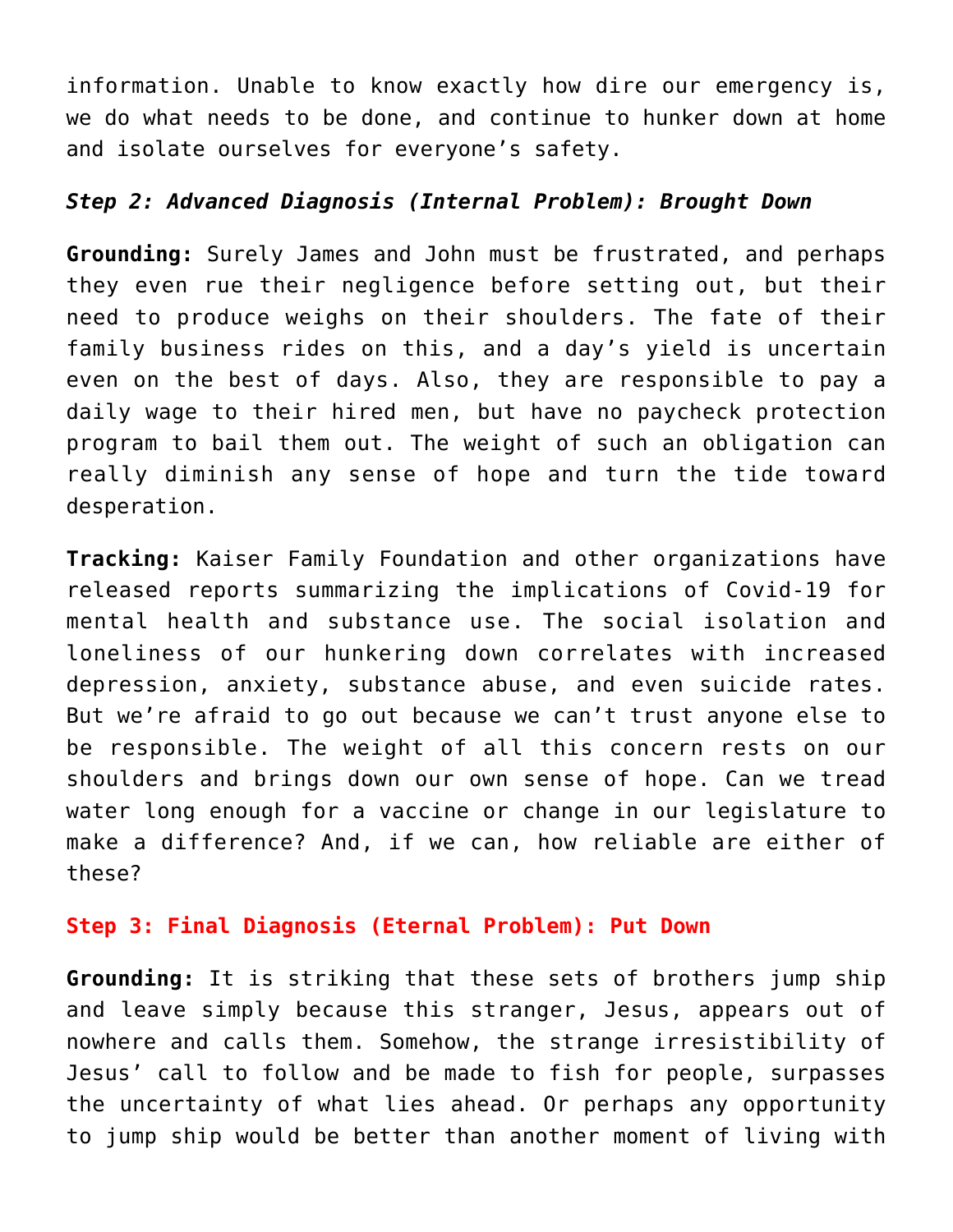such grinding obligation. Either way, Jesus' call also places them in a double bind—whether they stay to support the folks that need them where they already are, or leave to attend to the needs of untold strangers, someone will be neglected.

**Tracking:** By hunkering down and isolating, we discover ourselves likewise caught in a double bind. Some of us isolate out of a sense of responsibility to our neighbors, not wanting to risk their health. Yet, in doing so, we neglect their need for human connection. And, if we are essential workers, we are forced to choose between assuming risk or joining the rising ranks of the unemployed who can't seem to find jobs. Either way, we neglect others. So, we cling to the thought that we have made the best choice, given our circumstances. But the persistent nagging of our consciences reminds us that even this is self-justification, noted by the only One qualified to justify us. In the end, we are isolated even from God.

### **PROGNOSIS: Called and Connected**

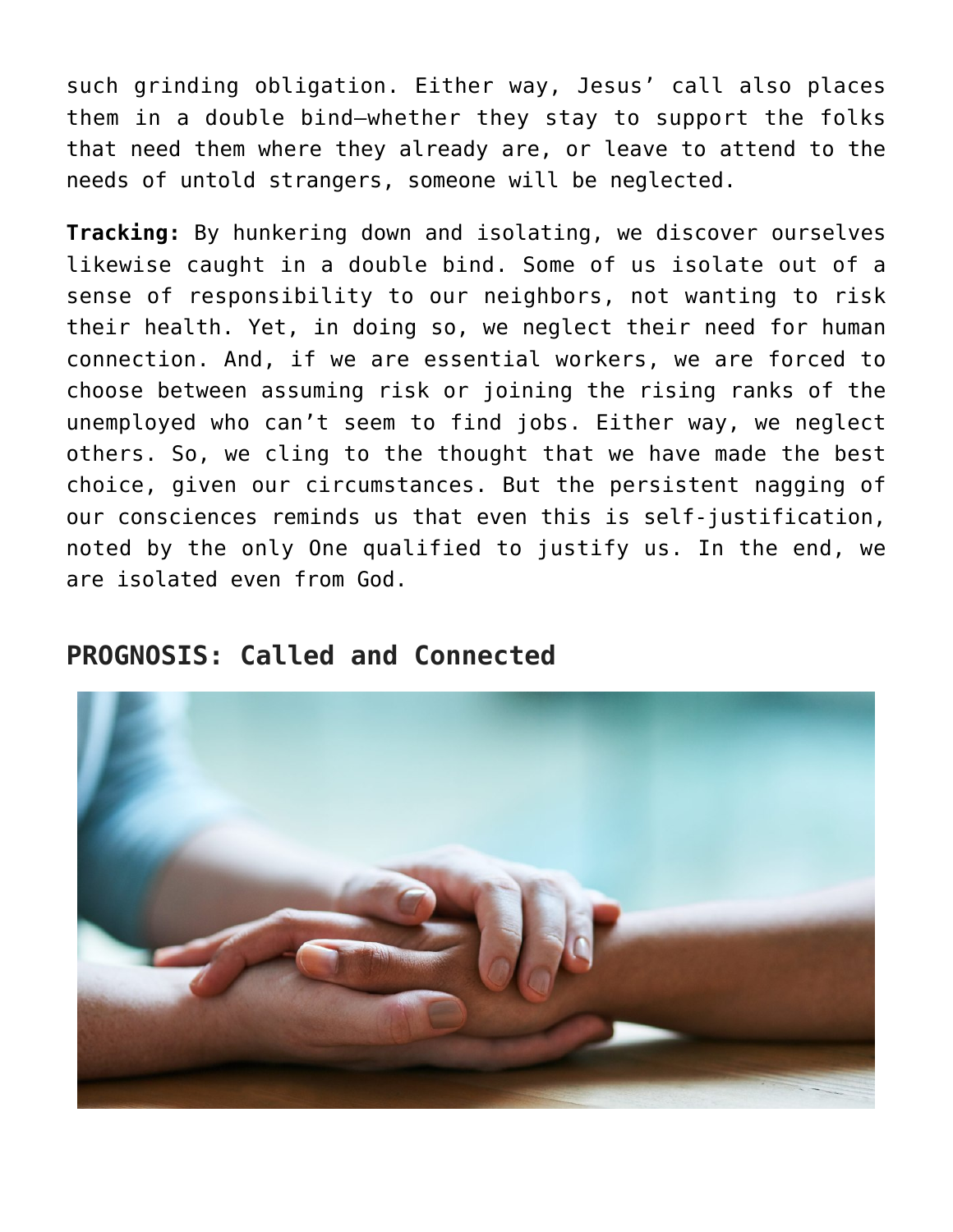#### *Step 4: Initial Prognosis (Eternal Solution): Raised Up*

**Grounding:** Jesus knows too well our double-bind, because he takes the same burden upon himself. How many folks could Jesus have fed or healed or even resurrected if he hadn't gone to the cross? Nevertheless, he goes to the cross, to suffer the uttermost isolation of death for our sake. Yet, he was raised, in defiance of everything that makes sense, so that we would no longer be isolated from him or from God. Hence, he declares that the time is fulfilled, and the kingdom of God has come near.

**Crossing:** Because Jesus binds his resurrection to our own bodies, his forgiveness is assured and will not be revoked. We no longer need to justify ourselves, because he has justified and raised us with him. Granted, we remain human, and sin shows itself in even our most loving choices through unpredictable consequences. Yet, this double-bind is surpassed by Jesus' declaration about us.

#### *Step 5: Advanced Prognosis (Internal Solution): Repented*

**Grounding:** Jesus calls us through his own Spirit, enabling us to repent and believe in his good news.

**Crossing:** By Jesus' unconditional forgiveness, he unburdens our consciences from the guilt that accused us of obsessing over our own safety at the expense of neglecting others. It is true that we can't fully shake our fear of catching this virus, or our instinctual judging of others for not being as responsible as us. Yet, we are surprised to find that this need is surpassed by the joy of beholding the kingdom of God breaking in through all this tumult. Somehow, this really is enough to move us through these days with a peace that passes all understanding. We know that this virus will not have the last word about any of us.

#### *Step 6: Final Prognosis (External Solution): Reaching Out*